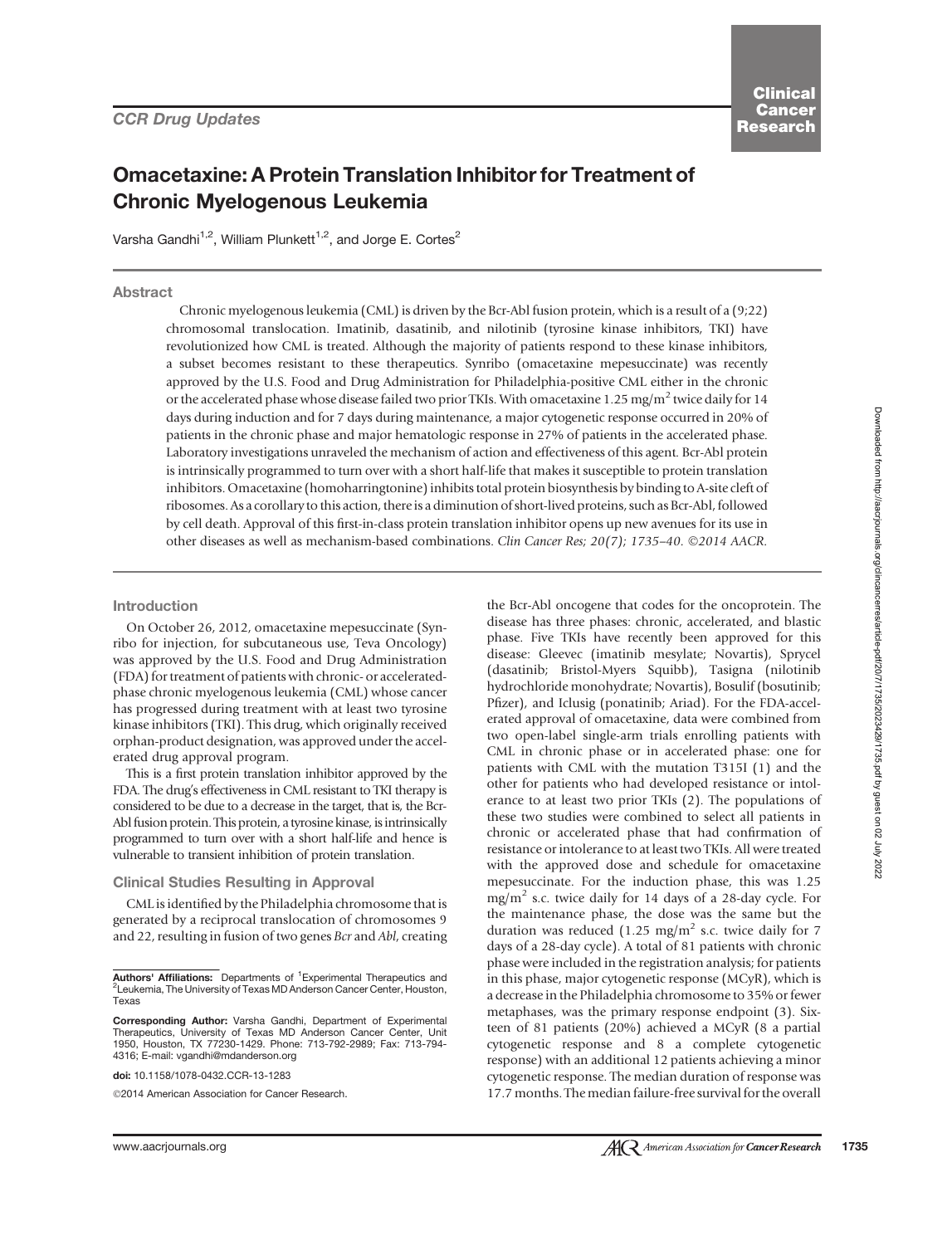

Figure 1. Oncoprotein synthesis and mechanism of action of omacetaxine mepesuccinate. A, oncogenes are transcribed to mRNAs followed by protein synthesis on ribosomes to produce oncoproteins such as Bcr-Abl, Mcl-1, and Myc. B, oncogenes are transcribed but protein synthesis on ribosomes is blocked by action of omacetaxine. This results in overall inhibition of protein synthesis. Proteins with short halflives, such as Bcr-Abl, Mcl-1, and Myc, diminish. If cells are dependent on these proteins for survival, they undergo apoptosis.

population was 9.6 months and overall survival was 9.6 months; for patients who achieved a MCyR median failurefree survival and overall survival had not been reached after a median follow-up of 19.5 months. There were 41 patients with accelerated-phase CML in the registration cohort. For these patients, a major hematologic response was the primary endpoint that was achieved in 27% of patients with a median response duration of 9 months. The median overall survival was 16 months.

For safety evaluation, data were combined from 163 patients (108 chronic phase  $+55$  accelerated phase). The most common (20% or more) adverse events included hematologic toxicity (thrombocytopenia, anemia, neutropenia, and lymphopenia), gastrointestinal (diarrhea and nausea) toxicity, weakness, and fatigue, as well as reaction at the injection site. In the chronic phase, thrombocytopenia grade 3 or 4 occurred in 67% of patients, neutropenia in 45%, and anemia in 36%. Corresponding rates for patients in accelerated phase were 49%, 18%, and 36%, respectively. Nonhematologic adverse events were mostly grade 1–2 with the most common grade 3–4 events (occurring in more than 2 patients) being infections in 11% and fatigue in 5% in chronic phase, and infections (20%), fatigue (9%), diarrhea (7%), and nausea (4%) in accelerated phase. Seven patients in the chronic phase cohort had discontinued therapy because of adverse events (pancytopenia in 2, and aplasia, gout, sepsis, diplopia, and tachyarrhythmia in 1 each).

# What Is Omacetaxine?

There is a long history ( $\sim$ 40 years) to the development of omacetaxine. Anticancer activity was originally observed in association with Chinese herbal medicine practices using extracts from the bark of species of the Chinese plum yew, Cephalotaxus (4). It was brought to the Western world by the Earl of Harrington and the species name was designated Cephalotaxus harringtonii, from which the names of the pharmacologically active forms were derived. Homoharringtonine (HHT) as well as the harringtonine and isoharringtonine isoforms were isolated, and biologic activities were characterized by Powell and colleagues (5, 6). Chemically, HHT is 4-methyl (2R)-2-hydroxy-2-(4-hydroxy-4 methylpentyl) butanedioate ester, also known as cephalotaxine ester or Ceflatonin (Fig. 1).

Initial clinical studies were conducted in China using mixtures of uncertain proportions of the active compounds. Clinical activity was observed in patients with both acute myelogenous leukemias (AML) and CMLs (7, 8). Subsequently, the National Cancer Institute generated highly purified HHT for early-phase investigations, but investigations were not sustained because of the lack of a reliable source of purified HHT. Subsequently, ChemGenex took over the development of this agent in the United States as omacetaxine (OP1384), but was then acquired by Cephalon, where a new name, CEP-41443, was assigned. Cephalon merged with Teva Pharmaceuticals in 2011, which designated the drug as omacetaxine mepesuccinate with a trade name of Synribo. Omacetaxine mepesuccinate is slightly different than the prior formulation, as this is a semisynthetic highly purified HHT compound (99.7% purity) and is the FDA-approved agent that impacts protein synthesis.

Protein synthesis in general and components of protein translation machinery are deregulated in cancer. This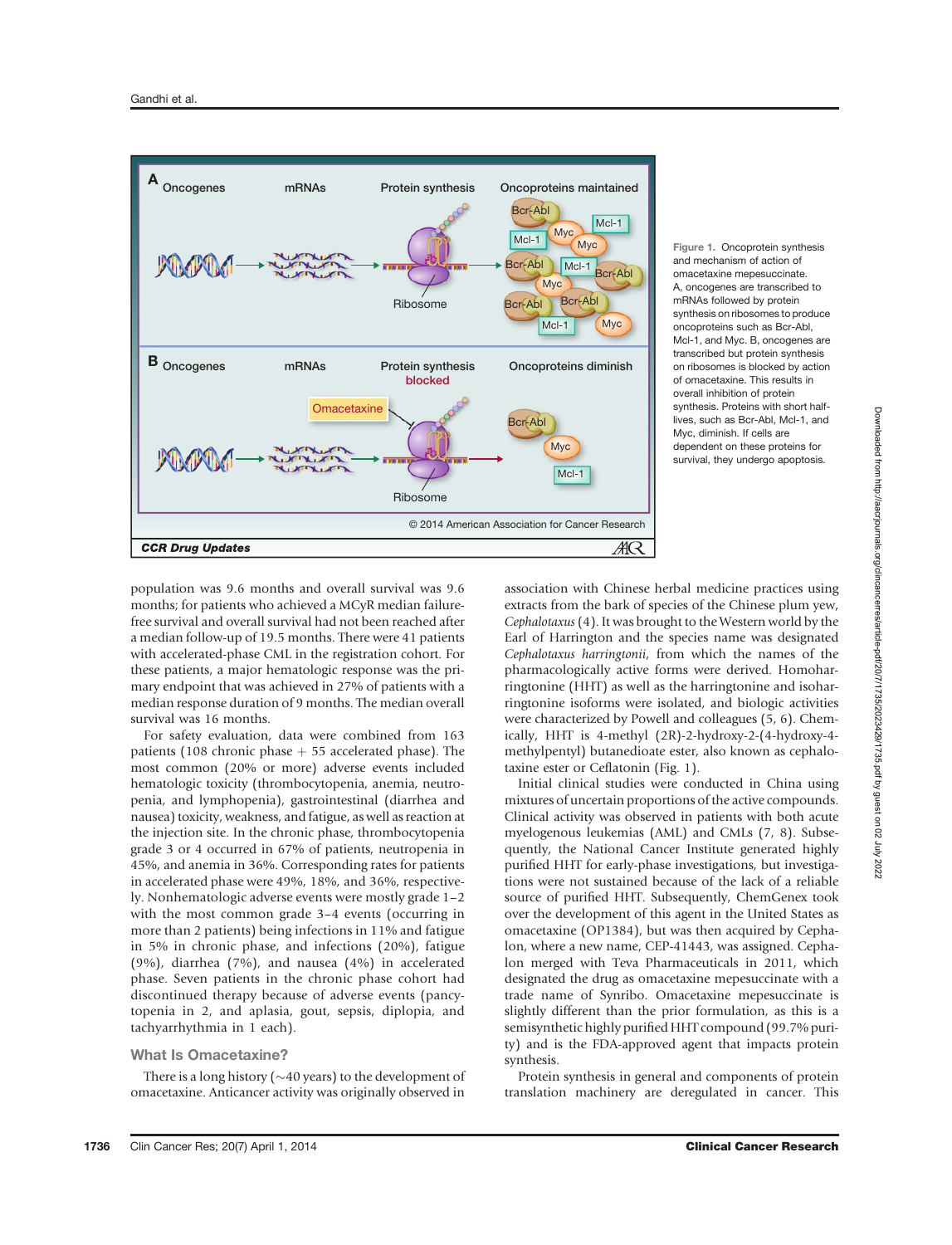deregulation provides a new avenue for the development of novel therapeutics (9). Mechanistically, omacetaxine (HHT) is a first in class of protein translation inhibitors. Although the drug does not target specific proteins, proteins with rapid turnover rates (short half-life) are most affected. The key for successful use of the agent is a transient use so as not to affect long-lived proteins. Deleterious effects of oncogenes are delivered by their respective oncoproteins, which generally have short half-lives (10, 11). The most studied oncoproteins that are evaluated with this inhibitor include Bcr-Abl, the etiologic lesion of CML. Other shortlived proteins affected by omacetaxine include Myc, which is involved in driving many hematologic and solid tumors, and Mcl-1, which plays a major role in sustaining the viability of several leukemias (Fig. 1).

#### Protein Translation: The Process

The level of proteins in a given cell is determined by several processes such as translation of mRNA, diminution of proteins after ubiquitylation and proteasomal degradation, and protection from protein degradation by other mechanisms such as HSPs. Omacetaxine, which inhibits mRNA translation at the level of the ribosome, is the first agent that is FDA approved that targets this process. Inhibitors of the proteasomal degradation process, bortezomib and carfilzomib, both FDA approved, and the HSP inhibitor (17-AAG) have been tested in the clinic.

Because omacetaxine acts on protein biosynthesis, it is essential to understand protein translation. Translation of mRNA to create protein is a multistep complex process (12, 13). Protein synthesis occurs on ribosomes that are made up of a large 60s subunit and smaller 40s subunit. The translation process consists of four steps: activation, initiation, elongation, and termination. The activation process brings tRNAs charged with the correct amino acids to the ribosomes. Amino-acyl-tRNAs (tRNAs with an amino acid linked to it, also known as charged tRNA) first come to the acceptor or A-site on the 40S ribosome subunit. This is followed by the chemical reaction of transferring the nascent peptide chain to the incoming amino acid and a move of the complex to the P-site (peptidyl-tRNA) and subsequently to the E-site where the de-acylated tRNA is removed from the ribosome. The initiation process is now studied in detail as the onset of this occurs after growth factors and or nutrient stimulation of cells (14). Several eukaryotic initiation proteins (eIF family) have been identified with specific roles, and this process brings the tRNA for the first amino acid residue (methionine) at the start codon (AUG) of the mRNA. The third step, elongation, results in assembly of polypeptides based on the open reading frame of the mRNA sequence. In the final step, termination, the ribosome encounters a stop codon in the mRNA sequence that completes the process.

#### Mechanisms of Action of Omacetaxine

Early studies of HHT indicated that it was an inhibitor of protein synthesis. Investigations in model systems demonstrated that HHT interacted preferentially with free ribosomes, and to a much lesser extent with polysomes. This was consistent with the other data that suggested that the alkaloid blocked peptide bond formation. This supported the conclusion that the primary effect of HHT was on nascent peptide chain elongation (15). Recent investigations by Gürel and colleagues  $(16)$  of the crystal structures of HHT in its interactions with the ribosome provided a structural basis for these findings by demonstrating that HHT becomes embedded in the A-site of the large ribosomal subunit, an action that would block access by the charged tRNA. Together, these findings support a model of HHT binding within the free ribosome in a position that interferes with the elongation process.

# Pharmacokinetics of Omacetaxine

Previous investigations of the pharmacokinetics of this agent focused on intravenous formulations of HHT (17). However, regarding pharmacokinetics only one report is available (18) for the subcutaneous omacetaxine. Two inactive drug metabolites have been identified, however, for omacetaxine, after subcutaneous  $1.25$  mg/m<sup>2</sup> twice daily dosing, a peak level of 25 ng/mL  $(\sim 50 \text{ nmol/L})$  was achieved after 1 hour. The drug was eliminated with a half-life of 7 hours. Additional dosing resulted in a slight increase in  $C_{\text{max}}$  levels. This achieved plasma concentration was sufficient to inhibit protein synthesis during in vitro investigations.

#### Other Inhibitors of Protein Synthesis

The initial investigations of the activity of HHT in hematologic malignancies were accompanied by descriptions of other inhibitors of protein synthesis. As with the alkaloid HHT, investigations of the quassinoid compound, bruceantin, indicated that it acted by translation inhibition, which was supported by crystallographic studies that showed it acts similarly to HHT by binding the ribosomal A-site (16). Initial clinical studies in solid tumors failed to demonstrate promising clinical activities. More recently, there has been renewed interest in investigations in models of hematologic malignancies (19). In contrast to inhibitors of elongation, compounds have been identified that block initiation of translation by targeting the RNA helicase, eIF4A. Three such compounds, pateamine A (Pat A), silvestrol, and hippuristanol, had previously been isolated from different sources and characterized independently. However, a screen for translation inhibition identified all three as inhibitors of cap-dependent initiation of translation (reviewed in ref. 20). As is the case with omacetaxine (10), silvestrol treatment reduced the level of Mcl-1, the short-lived prosurvival protein, in cell lines derived from hematologic malignancies.

## Clinical Activity of Omacetaxine (and HHT)

There is a long track record of the clinical efficacy of omacetaxine and its parent drug, HHT, in the treatment of CML. HHT was first used to treat patients with CML in late chronic phase that had resistance or intolerance to IFN-a.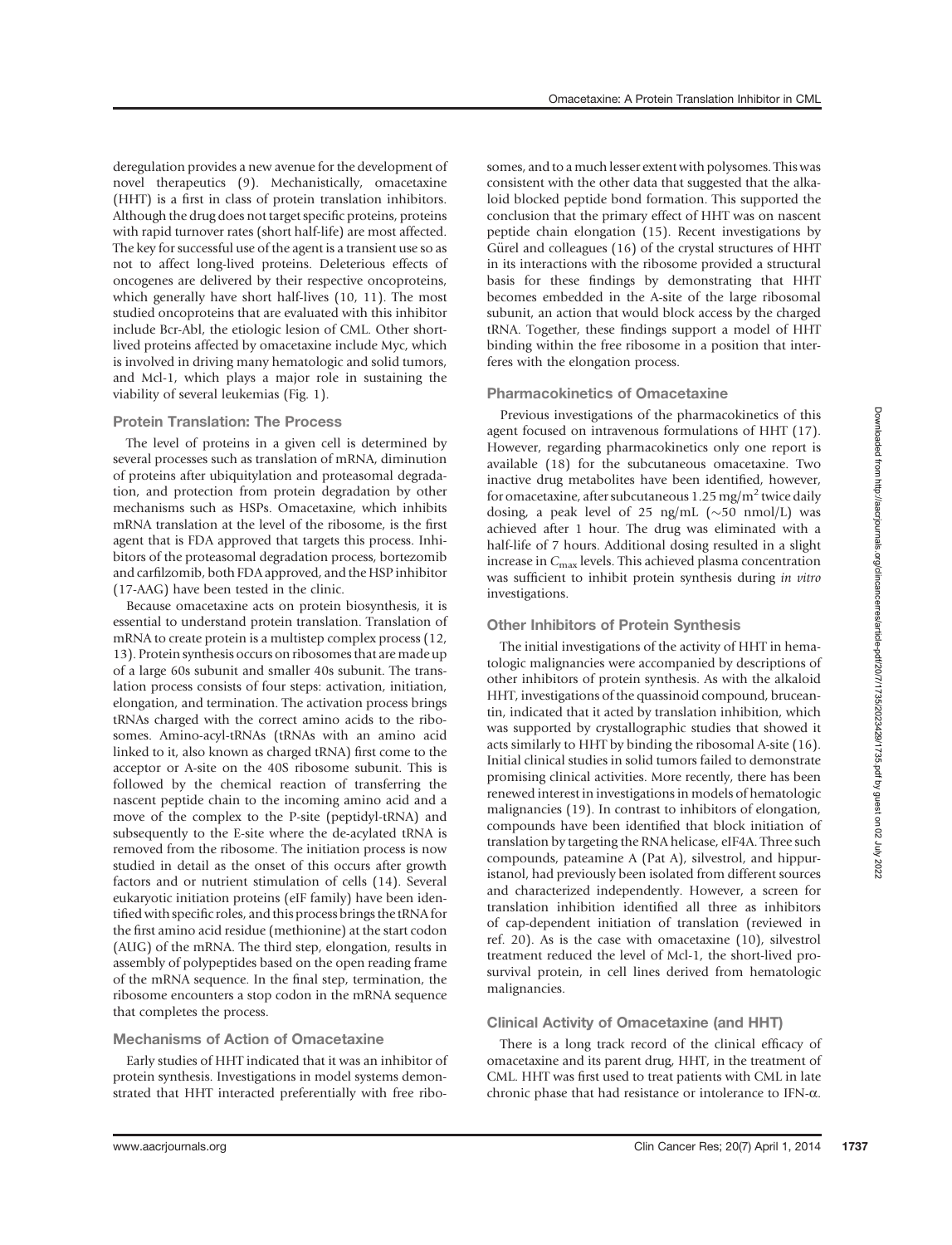HHT was used initially as an intravenous continuous infusion for 7 to 14 days, which lowered the cardiovascular toxicity that could be observed when administered as a short infusion (21). With this schedule, cytogenetic responses were reported among 31% of patients, which was major in 15% (complete in 7%; ref. 22). This established HHT as the treatment of choice for patients with inadequate response to IFN (the standard of care at the time) who were unable to receive a stem cell transplant. HHT was also used as initial therapy for CML in chronic phase in combination with IFN. In one study, patients received an "induction" phase with HHT, followed by maintenance with IFN (23). A cytogenetic response of 60% was reported (major in 27%). Other studies combined HHT with low-dose cytarabine (LDAC), first in patients with IFN failure reporting a MCyR rate of 15% (24), and then as initial therapy for CML in chronic phase (MCyR rate 17%; ref. 25). A triple-drug combination of HHT, IFN, and cytarabine was also investigated in patients with newly diagnosed CML in chronic phase with a reported cytogenetic response rate of 74% (major in 46%; ref. 26).

Following the introduction of TKIs, the focus of the use of HHT shifted to its use in patients who had failed to maintain a response to these agents. The first step was to develop a subcutaneous formulation that would facilitate its administration. A phase I/II study of this formulation confirmed the adequate safety while maintaining efficacy (27).

The availability of the semisynthetic derivative omacetaxine made production and administration more predictable. Preclinical studies demonstrating efficacy of HHT in cells carrying the T315I mutation (10), a variant that is unresponsive to all TKI available at the time (later ponatinib was introduced with significant activity in vitro and in the clinic against this mutant), prompted the interest in administering omacetaxine to patients with this mutation. Among 62 patients with chronic-phase disease with such characteristics, a MCyR was achieved in 23% of patients (complete in 16%; ref. 1). Omacetaxine was also investigated in patients who had received at least two prior TKIs. Among 46 such patients treated in chronic phase, 58% of whom had already received three or more TKIs, 22% achieved a MCyR (complete in 4%; ref. 2). The combined analysis of these two studies for those with confirmed resistance or intolerance to at least two TKIs (described above) resulted in the regulatory approval of omacetaxine for patients who had failed at least two prior TKIs (3).

The potential of adding low-dose omacetaxine to improve the outcome of patients with partial or complete cytogenetic response to imatinib was explored. The drug was administered at a dose of 1.25 mg/m<sup>2</sup> twice daily for 1 day only. Seven of 10 patients treated achieved an improvement in BCR-ABL transcript levels (28).

#### Future Investigations

FDA approval was only for patients with CML who had failed two or more TKI treatments. With that respect, a recent study demonstrated that omacetaxine is also effective in ponatinib-resistant CML cells (29). Preclinical as well as clinical literature suggests several opportunities for this agent used either as single drug or in mechanism-based combinations.

#### Single agent

This drug could be used for malignancies and cancer stem cells that rely on short-lived proteins for survival (30). For CML, omacetaxine-induced decreases in Mcl-1 (a fast turnover protein) have been shown to make a major contribution to the effectiveness of this agent in cell lines (10, 19) although other proteins have also been suggested (31). Reliance on short-lived oncoproteins for existence has been shown for several hematologic malignancies. For example, both in chronic lymphocytic leukemia and AML, Mcl-1 has been shown as a factor that provides survival benefit (11). In fact, early studies, mostly from China, have suggested clinical activity in AML and myelodysplastic syndrome (7), and ongoing clinical trials are investigating this potential application further. Myc is among the most labile proteins in the genome and has been associated with several malignancies. This is consistent with findings that protein translation inhibitors, including HHT, were highly effective in Myc-driven mouse tumors (19). Tumors dependent upon cMet, another short-lived oncoprotein that has been shown to provide subsistence to myeloma cells, could be an additional target for such strategies.

# Combinations

Within CML, several clinical trials have combined omacetaxine with cytarabine, IFN, and imatinib (Table 1). Studies adding low-dose omacetaxine to the treatment with TKI for patients with persistent minimal residual disease are being initiated. There is also interest in combining omacetaxine with TKIs for the treatment of patients with blastphase CML, a scenario in which single-agent TKI treatment is clearly inadequate for sustained remissions.

## Overall Conclusions

The approval of omacetaxine identifies agents that primarily target mRNA translation as a new class of cancer therapeutics. Several aspects of its activity still remain to be determined for short-lived oncoproteins or survival proteins. In addition to mechanistic investigations, limited pharmacokinetic studies that have been conducted should be expanded to identify the optimal use (dose, schedule, and infusion site) of the agent. Omacetaxine has demonstrated clinical efficacy and plays a role in patients who have experienced resistance or intolerance to multiple TKIs. Further studies will explore alternative uses of this drug, including combinations with TKI. Preclinical and clinical investigations of this compound indicate opportunities for its use in hematologic malignancies in addition to CML. Furthermore, mechanismbased combination strategies need to be evaluated both in CML and other neoplasms during preclinical and clinical investigations. Finally, activities of this agent with novel actions are guiding us to explore other inhibitors of protein translation.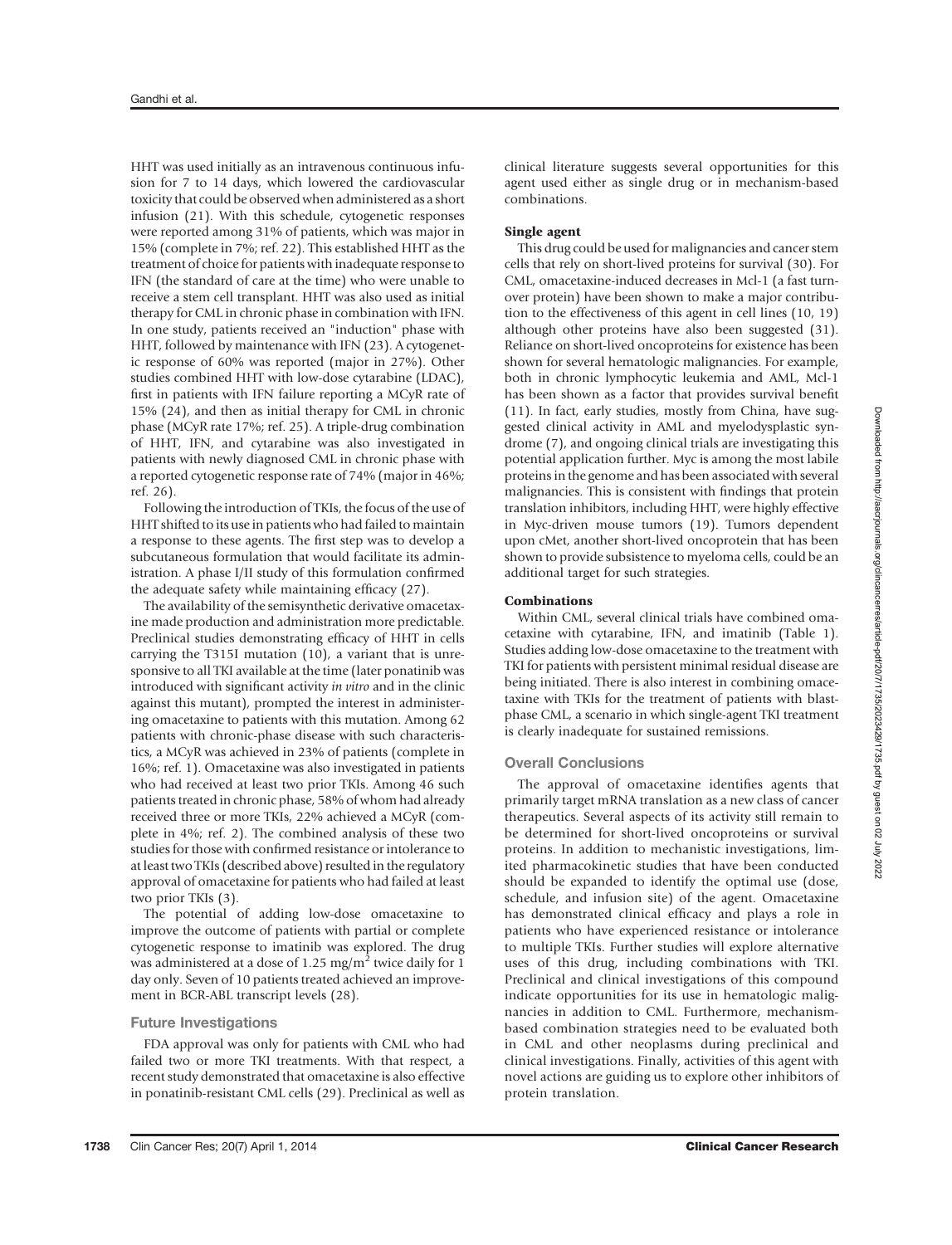| Setting/study                   | <b>Drug</b>   | Regimen           | No. | <b>MCyR</b> rate | <b>References</b> |
|---------------------------------|---------------|-------------------|-----|------------------|-------------------|
| After IFN therapy               |               |                   |     |                  |                   |
| O'Brien et al.                  | <b>HHT</b>    | Single agent      | 71  | 15               | 22                |
| Kantarjian et al.               | <b>HHT</b>    | With LDAC         | 100 | 15               | 24                |
| First-line therapy              |               |                   |     |                  |                   |
| O'Brien et al.                  | <b>HHT</b>    | Single agent      | 90  | 27               | 23                |
| O'Brien et al.                  | <b>HHT</b>    | With IFN          | 37  | 43               | 23                |
| Stone et al.                    | <b>HHT</b>    | With LDAC         | 44  | 17               | 25                |
| O'Brien et al.                  | <b>HHT</b>    | With LDAC and IFN | 90  | 46               | 26                |
| After TKI therapy               |               |                   |     |                  |                   |
| Cortes et al. (T315I)           | Omace         | Single agent      | 62  | 23               |                   |
| Cortes et al. $(>2$ TKI)        | Omace         | Single agent      | 46  | 22               | 2                 |
| Cortes et al. $(>2$ TKI)        | Omace         | Single agent      | 81  | 20               | 3                 |
| Marin et al. (MCyR on imatinib) | <b>SS HHT</b> | With imatinib     | 10  | NA.              | 28                |

NOTE: Patients entered the study with MCyR. The objective was to achieve an improvement in transcript levels. This was achieved in 7 of 10 patients.

Abbreviations: NA, not applicable; Omace, omacetaxine; SS HHT, semisynthetic HHT.

# Disclosure of Potential Conflicts of Interest

V. Gandhi is a consultant/advisory board member for and reports receiving a commercial research grant and speakers bureau honoraria from Cephalon (now Teva). J.E. Cortes reports receiving a commercial research grant from ChemGenex and is a consultant/advisory board member for Teva. No potential conflicts of interest were disclosed by the other author.

#### Authors' Contributions

Conception and design: V. Gandhi, W. Plunkett, J.E. Cortes Analysis and interpretation of data (e.g., statistical analysis, biostatistics, computational analysis): V. Gandhi, W. Plunkett

# References

- 1. Cortes J, Lipton JH, Rea D, Digumarti R, Chuah C, Nanda N, et al. Phase 2 study of subcutaneous omacetaxine mepesuccinate after TKI failure in patients with chronic-phase CML with T315I mutation. Blood 2012;120:2573–80.
- 2. Cortes J, Digumarti R, Parikh PM, Wetzler M, Lipton JH, Hochhaus A, et al. Phase 2 study of subcutaneous omacetaxine mepesuccinate for chronic-phase chronic myeloid leukemia patients resistant to or intolerant of tyrosine kinase inhibitors. Am J Hematol 2013; 88:350–4.
- 3. Cortes JE, Nicolini FE, Wetzler M, Lipton JH, Akard L, Craig A, et al. Subcutaneous omacetaxine mepesuccinate in patients with chronicphase chronic myeloid leukemia previously treated with 2 or more tyrosine kinase inhibitors including imatinib. Clin Lymphoma Myeloma Leuk 2013;13:584–91.
- 4. Kantarjian HM, Talpaz M, Santini V, Murgo A, Cheson B, O'Brien SM. Homoharringtonine: history, current research, and future directions. Cancer 2001;92:1591–605.
- 5. Powell RG, Weisleder D, Smith CR Jr, Rohwedder WK. Structures of harringtonine, isoharringtonine, and homoharringtonine. Tetrahedron Lett 1970;11:815–8.
- 6. Powell RG, Weisleder D, Smith CR. Antitumor alkaloids from Cephalotaxus harringtonia: structure and activity. J Pharm Sci 1972;61: 1227–30.
- 7. Grem JL, Cheson BD, King SA, Leyland-Jones B, Suffness M. Cephalotaxine esters: antileukemic advance or therapeutic failure? J Natl Cancer Inst 1988;80:1095–103.

Writing, review, and/or revision of the manuscript: V. Gandhi, W. Plunkett, J.E. Cortes

Administrative, technical, or material support (i.e., reporting or organizing data, constructing databases): V. Gandhi

#### Grant Support

This work was supported in part by a CLL Global Research Foundation Alliance grant (to V. Gandhi and W. Plunkett) and NIH grant P01 CA049639 (to J.E. Cortes).

Received October 28, 2013; revised December 31, 2013; accepted January 15, 2014; published OnlineFirst February 5, 2014.

- 8. Huang MT. Harringtonine, an inhibitor of protein synthesis. Mol Pharmacol 1975;11:511–9.
- 9. Hagner PR, Schneider A, Gartenhaus RB. Targeting the translational machinery as a novel treatment strategy for hematologic malignancies. Blood 2010;115:2127–35.
- 10. Chen R, Gandhi V, Plunkett W. A sequential blockade strategy for the design of combination therapies to overcome oncogene addiction in chronic myelogenous leukemia. Cancer Res 2006;66:10959–66.
- 11. Chen R, Guo L, Chen Y, Jiang Y, Wierda WG, Plunkett W. Homoharringtonine reduced Mcl-1 expression and induced apoptosis in chronic lymphocytic leukemia. Blood 2011;117:156–64.
- 12. Jackson RJ, Hellen CU, Pestova TV. The mechanism of eukaryotic translation initiation and principles of its regulation. Nat Rev Mol Cell Biol 2010;10:113–27.
- 13. Scheper GC, van der Knaap MS, Proud CG. Translation matters: protein synthesis defects in inherited disease. Nat Rev Genet 2007; 8:711–23.
- 14. Nawijn MC, Alendar A, Berns A. For better or for worse: the role of Pim oncogenes in tumorigenesis. Nat Rev Cancer 2011;11:23–34.
- 15. Fresno M, Gonzales A, Vazquez D, Jimenez A. Bruceantin, a novel inhibitor of peptide-bond formation. Biochim Biophys Acta 1978; 518:104–12.
- 16. Gürel G, Blaha G, Moore PB, Steitz TA. U2504 determines the species specificity of the A-site cleft antibiotics: the structures of tiamulin, homoharringtonine, and bruceantin bound to the ribosome. J Mol Biol 2009;389:146–56.